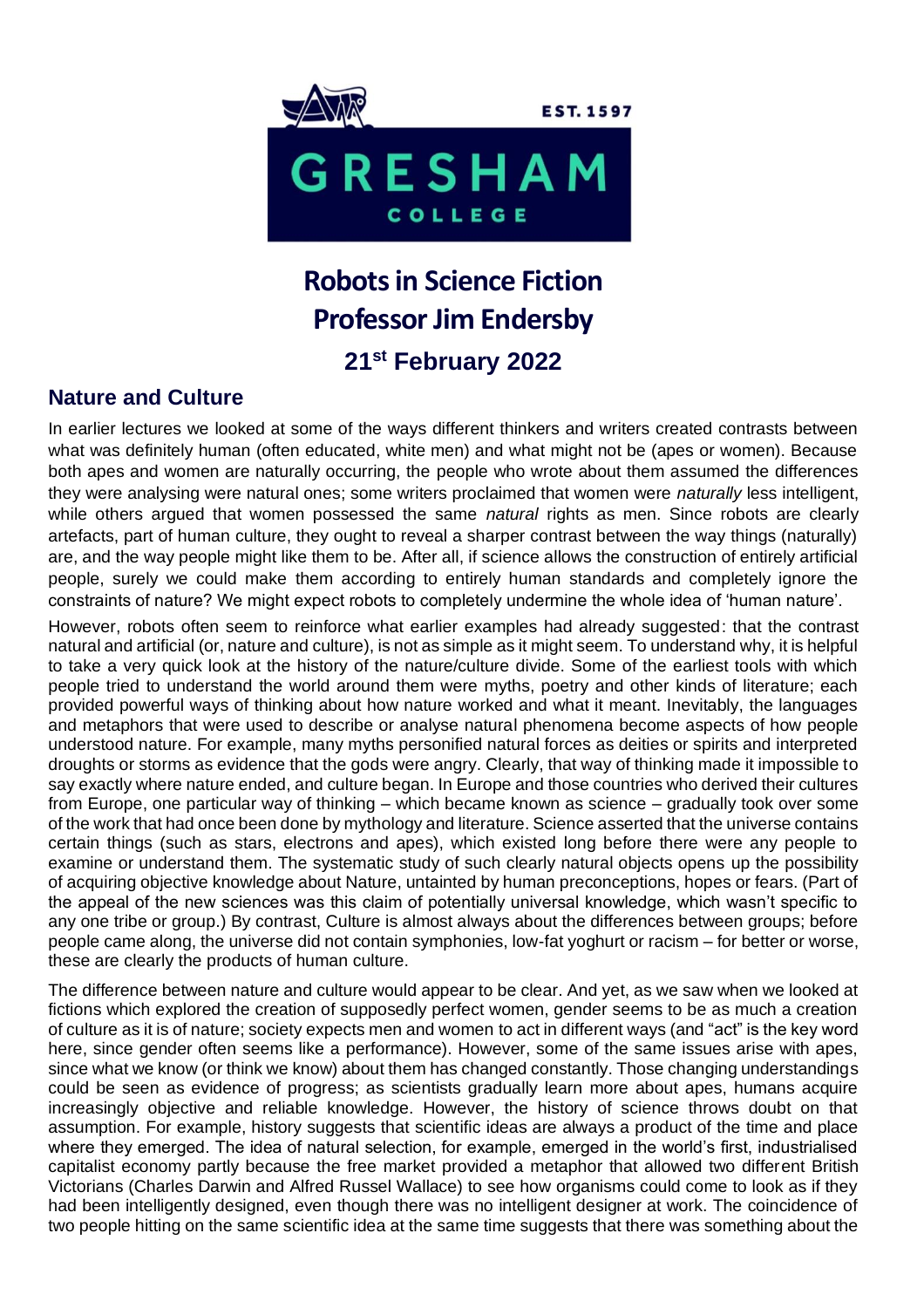shared *culture* of nineteenth-century Britons that shaped their understandings of *nature*.

New scientific ideas are often prompted by political, economic or social changes in human society. As we saw in the apes lecture, the impact of feminism in the 1970s helped bring many more women into primatology, and they played a key changed scientific understandings of apes; so a cultural and political shift proves to be as much part of the history of the science as the advent of improved fieldwork techniques. And regardless of what prompts a new scientific insight, it always has to be communicated using existing language – using metaphors that would be meaningful to the audience. For example, when Darwin wanted to explain to his readers how a particular species of orchid had become adapted to ensure insect pollination, he described its curved petals as acting "like one of those conical traps with the edges turned inwards, which are sold to catch beetles and cockroaches in the London kitchens".<sup>1</sup> A clear, familiar image helped the reader understand, but it also brought the Victorian world of mass-produced commodities, made and sold to solve the problems of dirty kitchens, vividly into the readers' understanding of a particular scientific point. And, of course, a trap is something designed in order to achieve a specific purpose. Darwin's metaphors constantly smuggled questions of (potentially divine?) intention back into his supposedly mechanical world.<sup>2</sup> (Such influences may be less obvious when scientists are addressing other scientists using more formal scientific language, but even then they have to use familiar terms that have been borrowed from earlier scientific vocabularies.)

However, let's leave the nature/culture distinction to one side for a moment, and just accept that quite a lot of people find the distinction pretty straightforward. Certainly, most of the writers we considered in earlier lectures assumed they were describing natural differences; the very term "human nature" assumes that there are natural qualities that allows us to identify humans (and distinguish them from all kinds of "nonhumans"). Robots have been imagined (and, in some cases, actually built) so as to embody particular features of human nature; examining a few of these robots provides a different way of asking what "human nature" actually is. Robots are usually supposed to overcome some apparent deficiency in humans (they might be stronger than people or have had various human frailties removed). Once robots existed – whether in imagination or reality – they provided new models of what people were or could be. Some robot builders (real and fictional) have tried to make robots more human, while others have tried to make people more robotic. The dreams of rival robot makers reveal their competing definitions of what is essentially human.

### **Model Workers**

The first robot appeared in British factories in 1835. It was a "machine apparently instinct with the thought, feeling, and tact of the experienced workman", which was installed by mill owners to put a stop to the strikes that plagued the cotton-spinning industry. It became known as the "Iron Man" and the "news of this Herculean prodigy spread dismay through the union, and even long before it left its cradle, so to speak, it strangled the Hydra of misrule".<sup>3</sup>

The machine in question was the self-acting spinning mule, designed by Richard Roberts and marketed by the Manchester engineering firm of Sharp, Roberts & Company. To twenty-first-century eyes, it does not look much like any kind of robot, but it had several features that made it a clear precursor to the long rows of obedient machines that endlessly assemble consumer goods in so many modern factories. One of the Iron's Man's obviously robotic features was its inhuman anonymity. The term 'Iron Man' did not name of a specific, individual machine, but identified a whole class of nameless devices, as indistinguishable from one another as the goods they produced. Modern robots are similarly interchangeable and, like the self-acting spinning mule, are used to replace human labour. Roberts' Mule was intended to replace highly skilled (and thus highly paid) adult men with fewer workers, most of whom would be lower-skilled and lower-paid women and children. Some of its admirers hoped that such machines might eventually make all human labour redundant. For many factory owners, utopia would be rows of obedient machines, tirelessly and uncomplainingly working, day and night, without pay, without meal breaks, and without demanding the right to form a union.<sup>4</sup> That dream was already there in embryo in Roberts' invention; it was the latest in a long-series of attempts to create a "self-acting" spinning machine – an automaton – a machine that worked by itself. It apparently

<sup>1</sup> Charles Darwin, *The Various Contrivances by Which British and Foreign Orchids Are Fertilised by Insects, and on the Good Effects of Intercrossing*, 2nd (popular) ed. (London: John Murray, 1877 (1904)), 230.

<sup>2</sup> Robert M. Young, *Darwin's Metaphor: Nature's Place in Victorian Culture* (Cambridge: Cambridge University Press, 1985).. For Darwin's orchids, see: Jim Endersby, *Orchid: A Cultural History* (Chicago: University of Chicago Press, 2016).

<sup>3</sup> Andrew Ure, *The Philosophy of Manufactures; or, an Exposition of the Scientific, Moral, and Commercial Economy of the Factory System of Great Britain* (1835), 367.

<sup>4</sup> Steve Edwards, "Factory and Fantasy in Andrew Ure," *Journal of Design History* 14, no. 1 (2001): 24–25.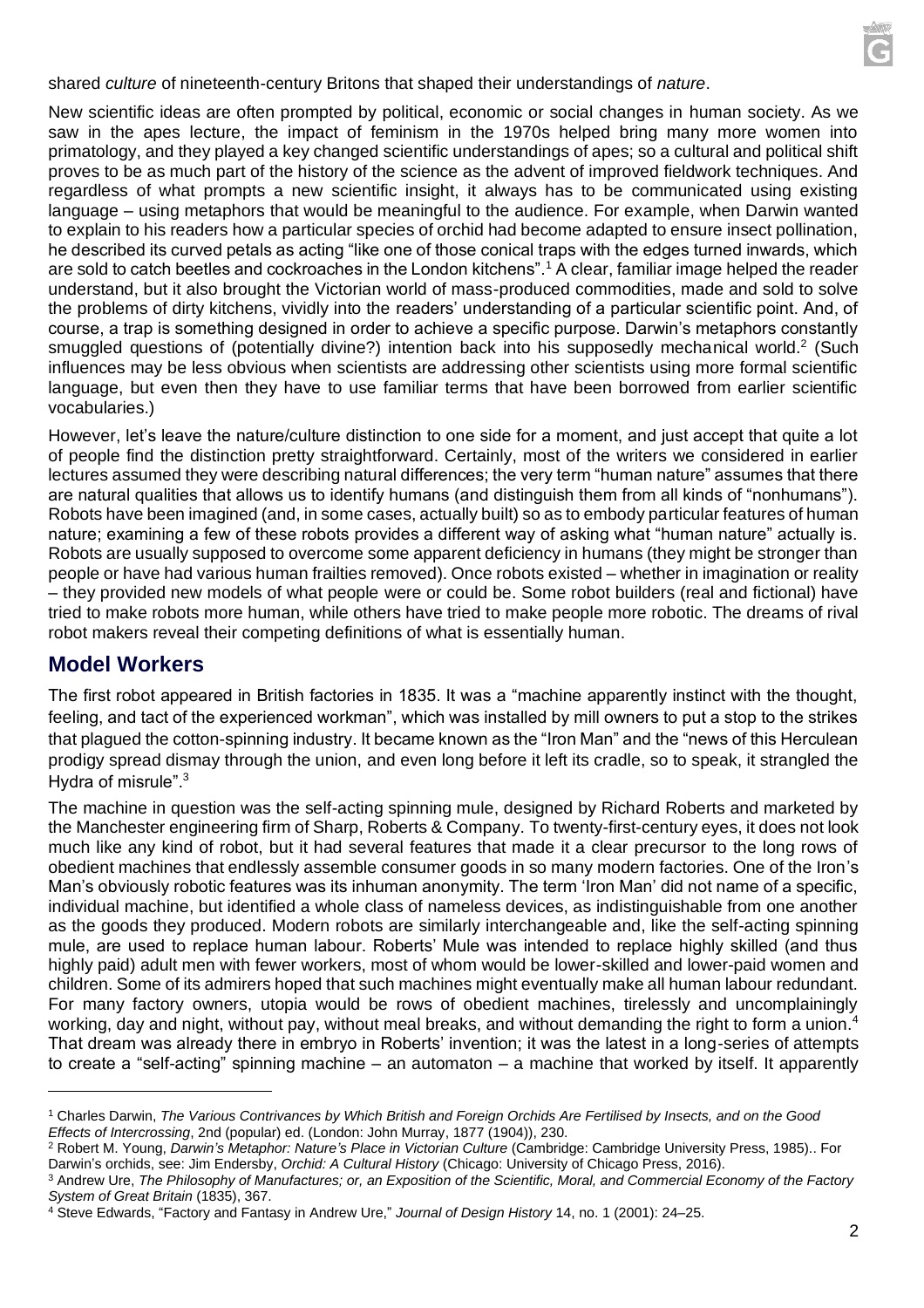took uniquely human qualities ("the thought, feeling, and tact of the experienced workman") and embodied them in a machine. A skilled, human weaver had a feel for the strength and tension of his thread, and the machine was designed to mimic such 'feeling', but unlike the human weavers, the machines had no autonomy – and thus no desire for freedom or higher pay, nor any feeling of injustice when these things were denied. The absence of real, human emotions was precisely what made the machines model workers – a model that factory owners sometimes hoped their flesh-and-blood workers would emulate.

The description of Roberts' invention as the "Iron Man" was written by a Scottish chemist called Andrew Ure, who made his living primarily by doing chemical analyses of the dyeing and bleaching processes used in the textile industry (he was probably the first consulting chemist in British history). In the early 1830s, he made a tour of Britain's main textile districts which resulted in his most famous (some would say notorious) book, *The Philosophy of Manufactures* (1835), which bore the subtitle "An exposition of the scientific, moral, and commercial economy of the factory system of Great Britain".<sup>5</sup> The ideas that factories might embody a "moral" economy seems odd today, but for Ure that was their most exciting aspect. He was deeply impressed with the astonishing productivity of Britain's textile factories, which were more highly mechanised than any other factories in the world. The sheer amount of cheaply produced cloth was thrilling, but it was the mechanised, inhuman perfection of the process that excited him ("I have stood by for hours", he wrote "admiring the rapidity and precision with which the self-actor executes its multifarious successions and reversals of movement", 366). The Iron Man was among his favourite examples of the impact of machinery: "This invention confirms the great doctrine already propounded, that when capital enlists science in her service, the refractory hand of labour will always be taught docility" (368). He forecast a new moral order, in which the factory owners would escape the "servitude" imposed by striking workers (366); the robot would teach the workers to know their place and stay in it. Others agreed with his assessment; one of Britain's factory commissioners wrote in 1834 that the "introduction of this invention will eventually give a death blow to the Spinners' Union".  $6$ 

Despite having very different values and sympathies, Karl Marx agreed with Ure that the "self-acting mule … opened up a new epoch in the automatic system", but of course he did not share Ure's delight in the vision of workers tamed by the power of machinery. Marx attacked Ure, arguing that "machinery not only acts as a competitor who gets the better of the workman, and is constantly on the point of making him superfluous. It is also a power inimical to him, and as such capital proclaims it from the roof tops and as such makes use of it". 7

Marx and Ure represented two bitterly opposed views about the proper relations of workers and capitalists, yet they agreed about the transformative power of machinery. Ure argued that the machines would create unimaginable wealth: "how vastly productive human industry would become, when no longer proportioned in its results to muscular effort, which is by nature fitful and capricious, but when made to consist in the task of guiding the work of mechanical fingers and arms, regularly impelled with great velocity by some indefatigable physical power" (15). Marx was equally excited by the vast productive power of capitalism: "slavery cannot be abolished without the steam-engine and the mule and spinning-jenny" because "people cannot be liberated as long as they are unable to obtain food and drink, housing and clothing in adequate quality and quantity".<sup>8</sup> Marx and Ure agreed that the bourgeoisie – the capitalists – were unleashing previously unimaginable productive forces, but of course they had very different views about how the wealth ought to be distributed once the machines had helped to create it.

Marx and Ure lived and wrote in nineteenth-century Britain, the world's first industrialised, capitalist society. Their arguments have shaped many later visions of the robot – never tired and never disobedient, without desires or demands of its own – an ideal worker in some eyes, a degraded slave to others. Ure's utopian vision of the factory was built around analogies between human bodies and machines (as in the term "Iron Man"). He argued that the "steam-engine is, in fact, the controller-general and main-spring of British industry, which urges it onwards at a steady rate, and never suffers it to lag or loiter, till its appointed task be done" (339). And the historian E.P. Thompson argued that the steam engine was in effect a clock, which imposed its rhythm not only on the factory but the lives of workers. Thompson cited the recollections of "An Old Potter", a Methodist lay preacher of Liberal-Radical views, who deplored the workers' widespread practice of

<sup>5</sup> Ure, *Philosophy of Manufactures*. All page references are to this edition.

<sup>6</sup> Tufnell, E.C., 1834, pp. 108-109, quoted in: William Lazonick, "Industrial Relations and Technical Change: The Case of the Self-Acting Mule," *Cambridge Journal of Economics* 3, no. 3 (1979): 231–32.

<sup>7</sup> Marx, Karl *Das Kapital: Kritik der politischen Oekonomie* (1867), quoted in: ibid., 231.

<sup>8</sup> Karl Marx, *The German Ideology. Part I: Feuerbach. Opposition of the Materialist and Idealist Outlook* (written

<sup>1845/46).</sup> https://www.marxists.org/archive/marx/works/1845/german-ideology/ch01b.htm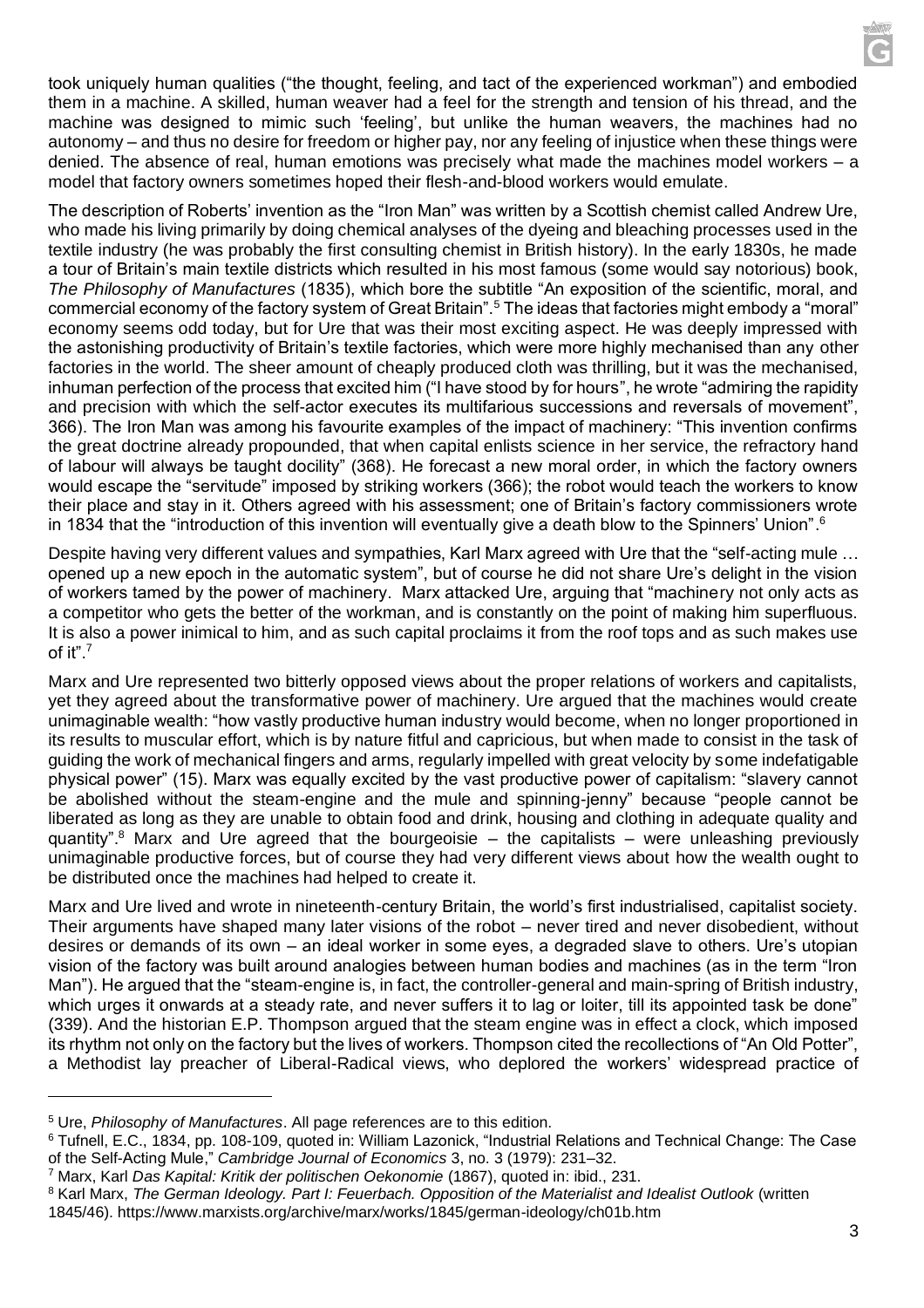celebrating "Saint Monday" (awarding themselves a day off to recover from the effects of having drunk much of their pay over the weekend). He argued that "If a steam-engine had started every Monday morning at six o'clock, the workers would have been disciplined to the habit of regular and continuous industry...". And the Old Potter had also noticed "that machinery seems to lead to habits of calculation", such as planning and saving. (Precisely the kind of "moral economy" that Ure hoped machinery would impose.) Thomson argues that steam engines in factories were part of a much wider shift in our perception of time. For factory workers, the pace of the machines became the pace of life, forcing everyone to follow a common rhythm – one that was no longer set by the seasonal rising and setting of the sun (nor by the intensity of one's hangover), but the remorseless thud of the engine that powered the workplace. Machines (from steam engines to clocks and watches) gradually led to time being perceived as a commodity – something that could be 'wasted' or 'saved'.<sup>9</sup>

The steam engine was increasingly imagined as the beating "heart" of the factory, which regulated the efforts of the human "hands" who tended the machines, while the factory's owner was its "brain".<sup>10</sup> The use of such biological analogies had its counterpart in the widely used metaphor of the social body (the intellectual elite were society's brains, the workers its muscles, etc.) Both served to make the way work and wealth were divided appear natural. But of course, one of science fiction's functions is to challenge ideas about what (if anything) is 'natural'. The historian Steve Edwards has argued that Ure's vision of factories running themselves is reminiscent of Mary Shelley's *Frankenstein*; male labour renewing itself without need of women.<sup>11</sup> The fully automatic factory could be considered a new, artificial life form  $-$  a rather threatening Frankenstein's monster if you were a worker whose job was threatened. And it's interesting to note that Ure was also a medical doctor who, in 1818 (the same year that *Frankenstein* was published), created a sensation when he used a large battery (then called a voltaic pile) to galvanise an executed murderer into apparent life.<sup>12</sup> The nineteenth-century could be said to have begun with the imaginary birth of the artificial human – Frankenstein's creature animated by electricity – and the almost simultaneous birth of the robot (Robert's first patent for what became the Iron Man was taken out in 1825). A century later, in 1920, the impact of automatic machines and the new world they made possible led the Czech writer Karel Čapek to coin the work "robot", which he derived from the Czech word *robota* (forced labour, drudgery, which described a particular form of serfdom that prevailed in the Austro-Hungarian empire in the first half of the nineteenth century).<sup>13</sup> The robotic twentieth century was underway.

# **Reasoning Robots**

Čapek's play *R.U.R.* (*Rossumovi Univerzální Roboti*, Rossum's Universal Robots, first performed in 1921) was a hit, which brought the new word to a global audience (it was performed in Germany that year, and in Warsaw, Belgrade and New York in 1922. The following year saw its London premiere, by which time it had been translated into thirty languages).<sup>14</sup>

Čapek's play is named after the robot-making company, R.U.R., whose founders' surname, Rossum, derives from the Czech word *Rozum* (reason), so the play's title could be rendered as "Reason's universal serfs".<sup>15</sup> The play is set in a future where Ure's rational vision of the perfect factory has been realised: the robots have taken over all the world's manual labour, supposedly freeing humans for more creative tasks.<sup>16</sup> The action all takes place on the remote island where the robots are manufactured, and one of the main characters is Helena Glory, an idealistic young woman who represents an organisation called the Humanity League, who hope to liberate the robots (for example, by ensuring they are paid for their work). She expects to be chased off the island, but the factory managers are confident she won't be able to disturb the robots in any way. And

<sup>9</sup> "An Old Potter", *When I was a Child* (London, 1903): 185–6, 191. Quoted in: E.P. Thompson, "Time, Work-Discipline, and Industrial Capitalism," *Past & Present*, no. 38 (1967): 75.

<sup>10</sup> Edwards, "Factory and Fantasy," 23–25.

<sup>11</sup> Ibid., 27–29.

<sup>12</sup> See Gillian Cookson "Roberts, Richard (1789–1864)", *Oxford Dictionary of National Biography*, 2004.

<sup>13</sup> Horst Albert Glaser and Sabine Rossbach, *The Artificial Human: A Tragical History*, trans. Joseph Swann (Frankfurt Am Main: Peter Lang GmbH, 2011), 26–28.

<sup>14</sup> Voyen Koreis, Introduction and translator's notes to *R.U.R.* and *The Robber* (Booksplendour Publishing, Brisbane, 2008). http://www.capekbrothers.vkoreis.com/robber.htm

<sup>15</sup> Adam Roberts, "Introduction" to: Karel Čapek, *R.U.R. (Rossum's Universal Robots)*

*and, War with the Newts*, ed. Karel Čapek, trans. Paul Selver and Nigel Playfair, Rossum's Universal Robots (London: London : Gollancz, 1920 (2011)), viii.

<sup>&</sup>lt;sup>16</sup> Ibid.. All page references are to this edition.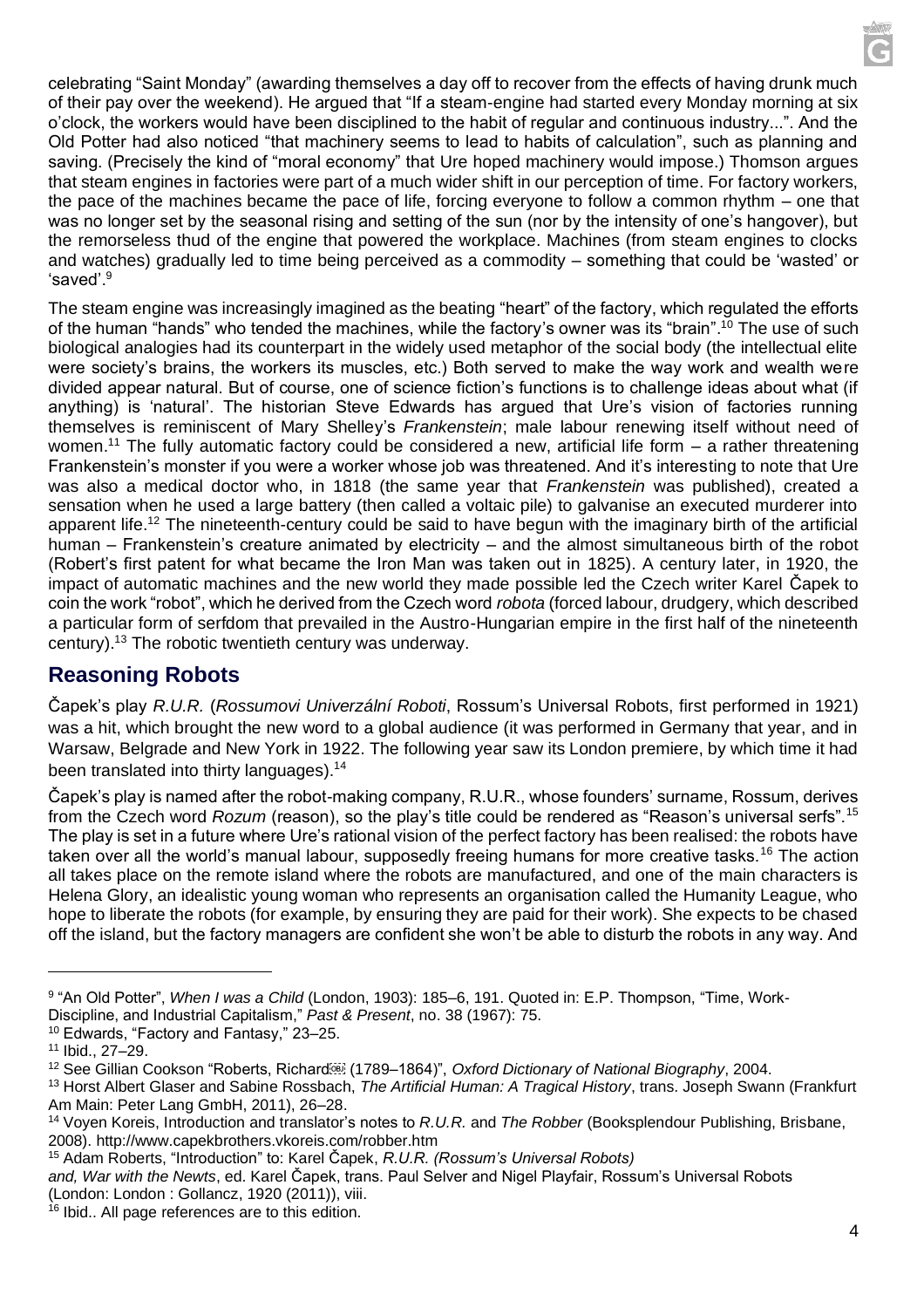she is dismayed to find that the robots initially have no desire to be liberated; indeed, just like Ure's Iron Man, they have no desires at all, but are simply passive, obedient slaves. The robots are so completely disinterested that they lack even the basic instinct of self-preservation. And having neither needs nor desires, they would have nothing to spend their pay on.

Although Čapek's robots are clearly the descendants of their nineteenth-century counterparts, they are not actually machines. When the company's manager, Domin, first shows Helena around, he briefly explains how robots are made:

*Domin: In two hours I will show you the kneading trough… for beating up the paste. In each one we mix the ingredients for a thousand robots at one operation. Then there are the vats for the preparation of liver, brains, and so on. Then you will see the bone factory. After that I will show you the spinning mill… For weaving nerves and veins. Miles and miles of digestive tubes pass through it at a time (16).*

The robots are machines to all intents and purposes yet are living creatures. The play blurred the boundary between machines and people, implying that inevitable technological progress will make machines that are more human, while people become more machine-like, until the human/machine distinction disappeared completely.

Although Čapek's robots are biological and have no desires and (as Domin puts it) "sex means nothing to them", they are nevertheless supplied as either male or female models (apparently there was a demand for female robots to do traditionally female work – servants, saleswomen and stenographers). However, the robots are completely indifferent to the distinction and Domin assures Helena that "There's no sign of any affection between them" (25). Yet, despite the robots' supposed lack of feeling, Helena learns that they are occasionally gripped by a strange affliction called "Robot's Cramp"; they stop work and start to grind their teeth. Such faulty robots are sent to the stamping mill (where all the robots are eventually recycled once they wear out; the maximum life span of the highest quality models is just 20 years). Early in the play we learn that Dr Gall, head of the experimental department, is trying to eliminate Robot's Cramp, but first he has to finish perfecting pain nerves, to prevent robots accidentally damaging themselves. Since he is making the robots more sensitive, more human, Helena asks why he doesn't also give them a soul, and Gall blandly explains that it would push up costs; robots have fallen from \$10,000 to \$150 each in in fifteen years, and the price of everything they make has fallen just as dramatically (22–23).

The nineteenth-century dream of using machines to abolish scarcity clearly motivated the staff of R.U.R., and Domin sounds rather like Marx when he explains that he hoped robots would abolish the "appalling social structure" based on work and inequality. "I wanted to turn the whole of mankind into an aristocracy of the world. An aristocracy nourished by milliards of mechanical slaves. Unrestricted, free and consummated in man. And maybe more than man" (52). Čapek's play was written immediately after the 1917 Russian Revolution, and many reviewers interpreted it as an attack on Bolshevism. However, alongside Marx, the ghost of Andrew Ure also haunts the play: when Helena asks why the factory continues making robots even though they have clearly begun rebelling, she is told that the shareholders won't hear of a reduction in production, while all the world's governments and manufacturers are demanding more (39–40). Whether it's blamed on the Marxist view of history or the ineluctable power of market forces, there's no doubt that a remorseless, inhuman logic fuels the rise of the robots. Ultimately, both capitalists and communists are equally committed to the idea that progress in both inevitable and embodied in ever-increasing piles of commodities.

A decade before R.U.R. appeared, the American engineer Frederick Winslow Taylor published *The Principles of Scientific Management* (1911), his response to the supposed disorder of the world of work. Taylor's goal was to turn each enterprise – its machines *and* people – into a single, smoothly running instrument for production.<sup>17</sup> As Taylor succinctly put it, "In the past the man has been first; in the future the system must be first".<sup>18</sup> Taylor's methods (especially the time and motion study, which set rigid goals for the pace at which each worker moved) were combined with his countryman Henry Ford's production lines, to produce the modern factory, in which every worker was made to feel increasingly like a cog in a machine. In the same year that Taylor published *Scientific Management*, the anarchist writer Emma Goldman condemned factory life as mere "machine subserviency." She argued that modern industry had already taken human beings and "degraded [them] into a mere part of a machine" so that each worker's "activities are mechanical;

<sup>17</sup> Dustin A. Abnet, *The American Robot: A Cultural History* (Chicago: University of Chicago Press, 2020), 89. <sup>18</sup> Frederick Winslow Taylor, *The Principles of Scientific Management* (Auckland, New Zealand: The Floating Press, 1911), 7.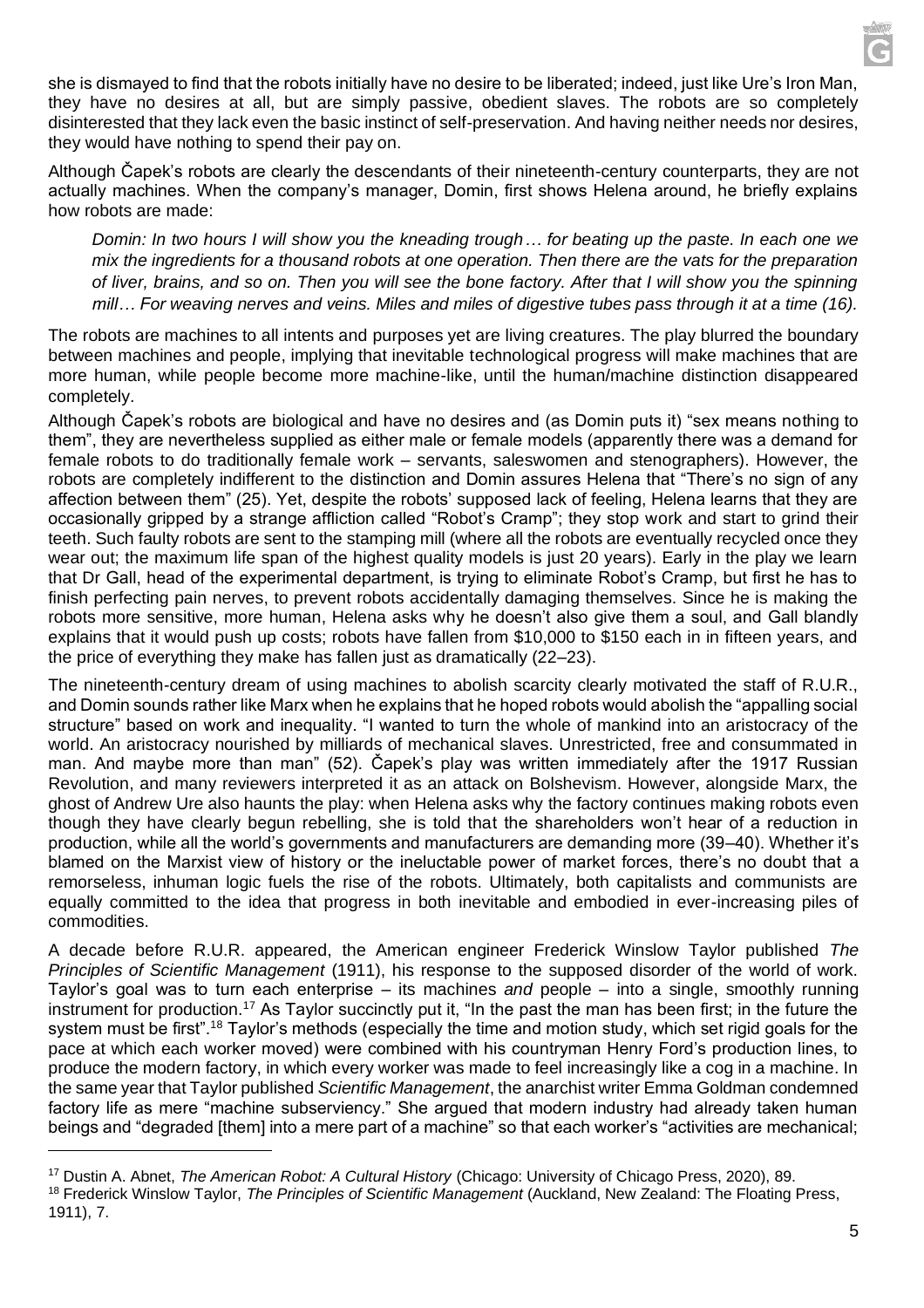his work, instead of liberating him, is riveting his chains still deeper into his flesh".<sup>19</sup>

The Taylor/Ford vision was brilliantly satirised in Charlie Chaplin's *Modern Times* (1936), in which Chaplin's character is placed under rigid surveillance (in a prophetic foretelling of twenty-first century working conditions in businesses like Amazon, the factory manager even appears on a video screen in the factory toilet to tell Chaplin to get back to work). Like all the other workers, Chaplin has to work at the relentless pace set by the machine and in one of its most famous sequences he is literally swallowed by it. He emerges with his own version of the "Robot's Cramp", his hands twitching involuntarily as he cann0t help repeating the same movement that the production line demands of him. Chaplin shared many of Goldman's values, and his satire was aimed at the greed of American capitalists, but by the middle of the twentieth century it was clear that working in a capitalist factory was no different to life in a socialist one; for all their ideological differences, the USSR and USA shared a common system of production. Marx famously claimed that "The hand-mill gives you society with the feudal lord; the steam-mill, society with the industrial capitalist".<sup>20</sup> The US economist Richard Heilbroner argued that it would have been more accurate to say that modern technologies give you "society with the industrial manager".<sup>21</sup> Whether high productivity was supposed to meet the needs of the proletariat or of the shareholders, the production lines were strikingly similar – and Soviet factory managers studied Taylor and Ford just as avidly as their US counterparts.<sup>22</sup> Whether capitalist or communist, the model worker felt increasingly like a robot, because the supposedly rational demands of efficiency were prized more highly than emotional needs, such as a desire for freedom (or just for a minute's peace while you go to the bathroom).

### **Revolting Robots**

Like the early-nineteenth-century Luddites, who smashed the weaving machines that threatened their livelihoods, numerous later workers resisted the rise of the machines. Yet the march of the robots seemed unstoppable, partly because the idea of inevitable progress was so central to much nineteenth-century thinking. That, for example, was exactly how evolution was usually understood in Victorian times; the fit displaced the unfit, the strong overcame the weak, just as cheaper, factory-made goods replaced expensive hand-crafted ones. Most people saw the result as progress, but (naturally) those who lost their jobs (or their countries) were more sceptical.

One of the earliest stories to suggest that the supposed progress of machinery might be threat to humanity was Samuel Butler's curious satirical novel *Erewhon; or, Over the Range* (1872), which – like a classic utopia – recounts a traveller's voyage to an imaginary, apparently perfect land.<sup>23</sup> As its title suggests, Erewhon (a near reversal of "nowhere") is a place where many things are turned on their heads (for example, those who are physically ill are imprisoned as criminals, while those who steal are regarded as sick and treated compassionately). One of the books most celebrated chapters, "The Book of the Machines", explained that machinery was banned in Erewhon since it was clear the machines were evolving too quickly. It had taken countless millions of years for organic life to become consciousness, but machines had evolved from the first crude steam engines to sophisticated self-acting devices, like Ure's Iron Man, in just a few decades. These "more highly organised machines are creatures not so much of yesterday, as of the last five minutes, so to speak, in comparison with past time", so the Book's author asked "what will they not in the end become? Is it not safer to nip the mischief in the bud and to forbid them further progress?" (199–200).

Butler's satire had begun as a letter to a New Zealand newspaper editor in 1863. Under the title "Darwin among the Machines", Butler (using a pseudonym) invited his readers to stop congratulating themselves over "the wonderful improvements which are daily taking place in all sorts of mechanical appliances", and turn their attention to "considerations which may somewhat tend to humble our pride".<sup>24</sup> Not only had machinery developed rapidly from simple levers and screws into gigantic steamships, it was clear that new, improved

<sup>19</sup> Emma Goldman, *Anarchism: What It Really Stands For* (New York: Mother Earth Publishing, 1911). Quoted in: Abnet, *American Robot*, 90.

<sup>20</sup> *The Poverty of Philosophy* (1847). http://www.marxists.org/archive/marx/works/download/pdf/Poverty-Philosophy.pdf

<sup>21</sup> Heilbroner, R. L. (1967). "Do machines make history?" *Technology and Culture, the International Quarterly of the Society for the History of Technology* 8(3): 341.

<sup>22</sup> Mikhail Grachev and Boris Rakitsky, "Historic Horizons of Frederick Taylor's Scientific Management," *Journal of Management History* 19, no. 4 (2013).

<sup>23</sup> Samuel Butler, *Erewhon* (Harmondsworth: Penguin Books, 1872 (1985)).

<sup>&</sup>lt;sup>24</sup> Samuel] Cellarius [Butler, "Darwin among the Machines," *The Press [Christchurch, New Zealand]* (1863).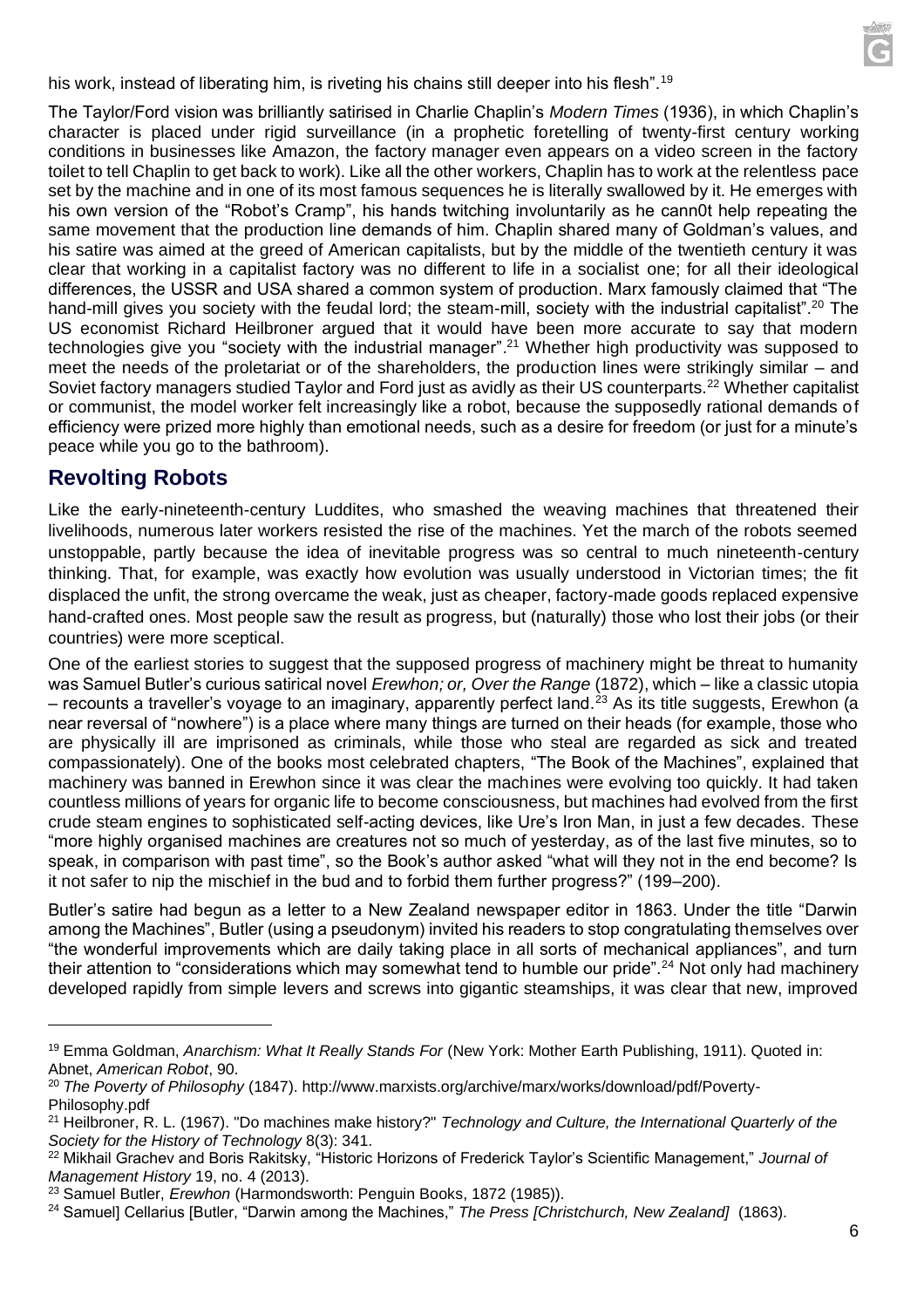machines constantly replaced older ones – just as humans had replaced the dinosaurs as the Earth's dominant life-form. These facts provided a hint as to "What sort of creature man's next successor in the supremacy of the earth is likely to be". Study machines, he urged, and it is apparent that humans were:

*"creating our own successors; we are daily adding to the beauty and delicacy of their physical organisation; we are daily giving them greater power and supplying by all sorts of ingenious contrivances that self-regulating, self-acting power which will be to them what intellect has been to the human race. In the course of ages we shall find ourselves the inferior race. Inferior in power, inferior in that moral quality of self-control, we shall look up to them as the acme of all that the best and wisest man can ever dare to aim at (182)."*

The machines were not merely becoming faster, stronger and more reliable, but increasingly embodied "that moral quality of self-control" (just as Ure had hoped they would). If this continued, Butler suggested, the best that humans could hope for was to become the "patient slaves" of the machines – feeding and tending to them and helping them to give birth ("they are entirely dependent upon man for even the continuance of their species", 184). If we were lucky, the machines may keep us as domesticated animals or pets and treat us kindly (while we remain useful). Butler concluded his letter by urging his fellow humans to immediately wage a "war to the death" against the machines (185).

Butler's satirical suggestion was rooted in that view of evolution as inevitable – indeed, irresistible – progress. Darwin's ideas were often summarised (including by Darwin himself) using Herbert Spencer's catchy phrase, "the survival of the fittest". These words captured the assumption that the best (the strongest and most intelligent – or perhaps the most ruthless?) would always triumph over their inferiors. It was often invoked to justify colonisation, but Butler first raised the idea that would become an SF cliché – if humans created machines that were in some sense better than people (stronger, faster, more intelligent or more efficient), the machines would eventually rise up and replace is.

The anxieties explored by Butler gradually became more widespread. The first science fiction that seems to have dealt explicitly with a rebellious robot was "Moxon's Master" (1899) by the cynically witty American writer, Ambrose Bierce.<sup>25</sup> The story contains a chess-playing automaton (clearly modelled on a real-life chess playing machine) that apparently murders its creator, Moxon. Perhaps the most interesting aspect of the story is that Moxon argues that consciousness and intelligence are both universal and inevitable. Moxon offers evidence that some form of intelligence can found not only to the simplest animals, but even in plants (climbing, sensitive and carnivorous plants being offered in evidence – Butler's narrator made similar points to support their argument). He went on to argue that the kinds of complex organisation found in crystals or snowflakes would inevitably be accepted as evidence of intelligence if it were found in a living creature – so why shouldn't the word be used to describe non-living entities, including machines? Moxon argues that "Consciousness is the creature of Rhythm" (24) – anything and everything that exhibits repeated, rhythmic movements is already displaying a basic form of consciousness that can and must grow in time. And Moxon's death at the hands of his own machine offered a dramatic new twist to the questions of where mechanical progress might be leading.

By the time Čapek wrote *R.U.R.* (just a couple of decades after Moxon's Master) the idea of robot rebellion had become widespread. In the play, Dr Gall has been trying to make more sensitive robots (initially so that they won't accidentally damage themselves), but acknowledged that by enhancing their sensitivity to pain, and thus their irritability, "I was transforming them into human beings". Helena encourages him to try and give the robots souls in the hope that, if the robots became more like humans, the two species would understand each other better (54–55). However, things do not go as planned. One result of these experiments is a robot called Radius, who has been given "a better brain than the rest" and thus works as a librarian. He eventually refuses to take any more orders from humans, telling Helena "You are not as strong as the Robots. You are not as skilful as the Robots. The Robots can do everything. You only give orders. You do nothing but talk". Helena explains that she put him in the library so he could learn, would realise that robots are the equals of people, so he could teach and lead them to freedom. But Radius just wants to be "master over people". (The incident is reminiscent of the way slave-owners usually tried to prevent their slaves from learning to read, to stop them learning about revolutionary ideas – such as human rights.) After Radius leaves, Gall argues that his "attack" was more than mere Robot's Cramp, not least because his heart

<sup>25</sup> Ambrose Bierce, "Moxon's Master," in *A Century of Science Fiction*, ed. Damon Knight (London: Pan Books, 1899 (1966)).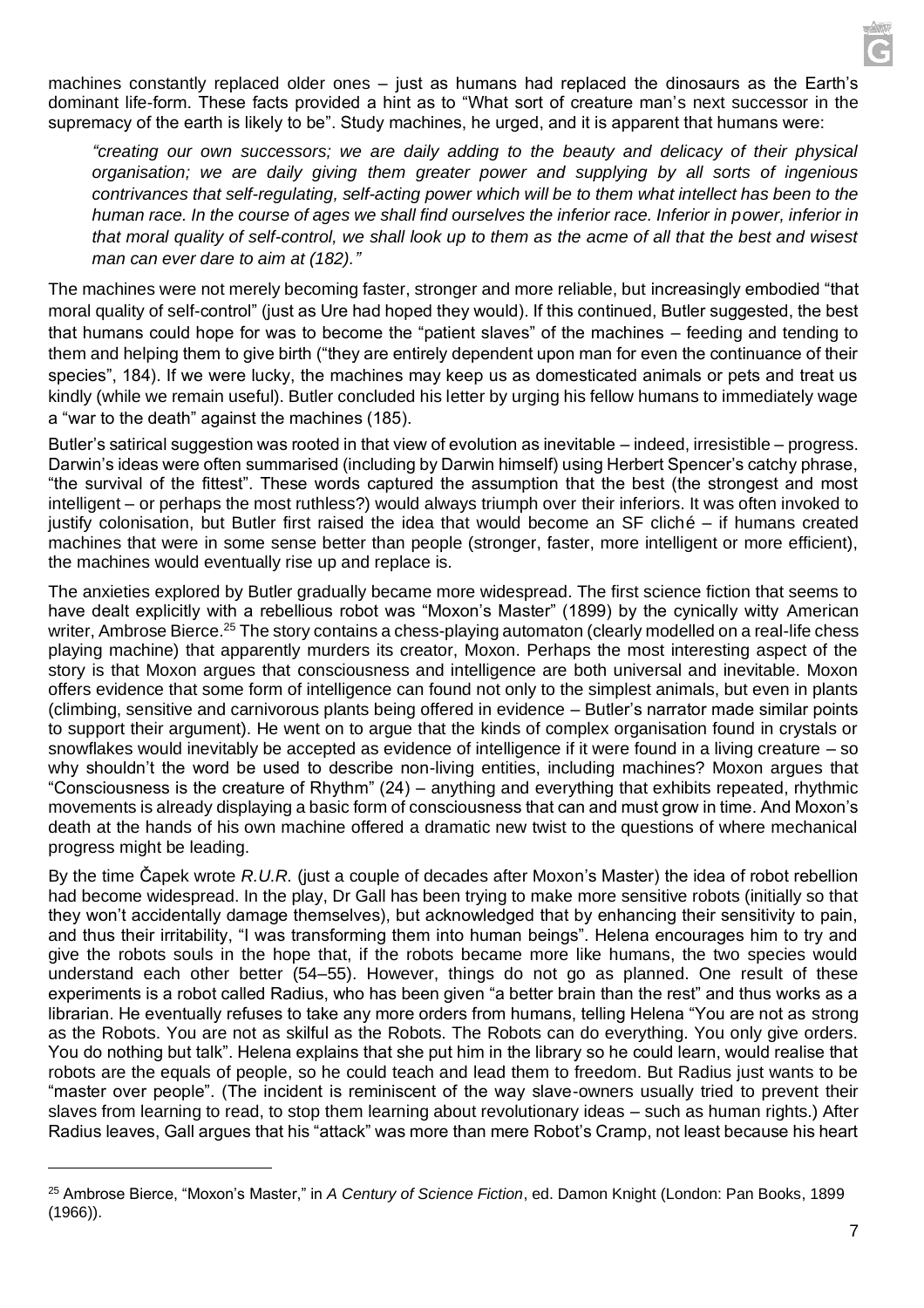"was fluttering with nervousness like a human heart. He was all in a sweat with fear, and – do you know, I don't believe the rascal is a Robot at all any longer". Helena asks whether Radius now has a soul and Gall replies has, "He's got something nasty" (39). Clearly for a factory owner, a soul and human emotions were merely flaws in the robot's mechanical perfection – and nothing good could come of such attempts to bridge

# **The Enlightened Automaton**

Čapek's robots were clearly descended from Victorian precursors such as Iron Man. As the machines evolved, human workers seemed to exhibit the 'reverse evolution' that also preoccupied Victorian thinkers – degeneration (from skilled artisans to mere factory "hands", like Chaplin's character in *Modern Times*). The moral economy of Ure's factories had become the soul-destroying discipline of the modern production line, where people were forced to be as robotic as possible, to satisfy the demands of the vengeful god, Efficiency (whose prophets were Taylor and Ford). Many SF robots emerged from such real-world production lines; the faceless hordes of killing machines in the Terminator and Matrix movies are perhaps the most famous examples, but there are countless others.

the gap between masters and slaves (spoiler alert: Radius leads a revolt that eventually destroys all humans).

The faceless, factory robots (and their lethal – but so far imaginary – descendants are pre-eminently rational machines. As such, they were often used by writers and filmmakers to attack the dehumanising effects of industrialisation and – by association – the single-minded focus on rationalising the world. For both critics and supporters, the industrial robots (literally) embody reason, the ability which many philosophers and others have cited as the most important thing that distinguishes humans from nonhumans. Indeed, superior rationality has often cited to show why robots should replace humans (notably by the robot QT1, protagonist of an Isaac Asimov story aptly entitled, "Reason").<sup>26</sup>

However, *Terminator 2: Judgment Day* (1991) introduces a powerful, unexpected twist; a T-800 Terminator (played by Arnold Schwarzenegger), a remorseless, rational killing machine that is able to become more human, protecting a human child from a rival Terminator until it is eventually able to understand why humans cry. The film ends with a moment of redemption for the T800 when it understands human emotion sufficiently to sacrifice itself for the good of humanity. Alongside the anonymous hordes of nameless, interchangeable, often hostile robots, SF has produced some truly memorable and loveable characters, from Robbie the Robot (who made his debut in *Forbidden Planet*, 1956), via R2-D2 and C3PO in *Star Wars*, to Wall-E. And SF robots don't have to be friendly to be memorable: from the *Maschinenmensch* ("machine-human") in Fritz Lang's *Metropolis* (1927) to Roy Batty (*Blade Runner*, 1982) – the 'bad' robots are as unforgettable as their more amenable cousins. However, they all share an emotional quality – both Wall-E and Roy Batty can move us with their sadness and loneliness.

The difference between robots who reason and those who feel is one result of long-running philosophical and scientific argument about whether the distinctiveness of human nature is primarily the product of reason or of emotion. Interestingly, that debate was built into some of the earliest machines that imitated humans. Long before Ure was celebrating Roberts' Iron Man, a very different vision of human nature was being embodied by eighteenth-century automata.

Most histories of robots (whether real or fictional) trace their origins to machines such as those made by Jacques de Vaucanson (1709–1782), a self-taught mechanic from Lyon, who built an automaton Flute Player in 1738, which was followed by others including a duck (which not only looked and moved like a duke but could apparently both eat – and defecate – like a duck). Vaucanson was involved in the silk-weaving industry and successfully experimented with automating looms using perforated cards (his design was later improved by Joseph Marie Jacquard, whose looms inspired the mathematical prodigy Ada Lovelace to imagine the programmable computer).<sup>27</sup> Vaucanson's automata were followed by many others, notably those created by the father and son team of Swiss watchmakers, Pierre and Henri-Louis Jaquet-Droz, whose work created something of a sensation towards the end of the century. They built three automata (still in working order and on display at Museum of Art and History in Neuchâtel): a musician, a draughtsman and – the most complex of the three – a writer, who could reproduce texts recorded on cylinders (like those in a music box).

<sup>26</sup> First published in the April 1941 issue of *Astounding Science Fiction*. Collected in *I, Robot* (1950) and numerous later anthologies.

<sup>&</sup>lt;sup>27</sup> Writing of her friend Charles Babbage's hypothetical computer, the Analytical Engine, Lovelace wrote that it would one day weave "algebraic patterns just as the Jacquard loom weaves flowers and leaves" (See Luigi Menabrea *Sketch of the Analytical Engine invented by Charles Babbage* (1843), translated and annotated by Ada Lovelace, Note A.)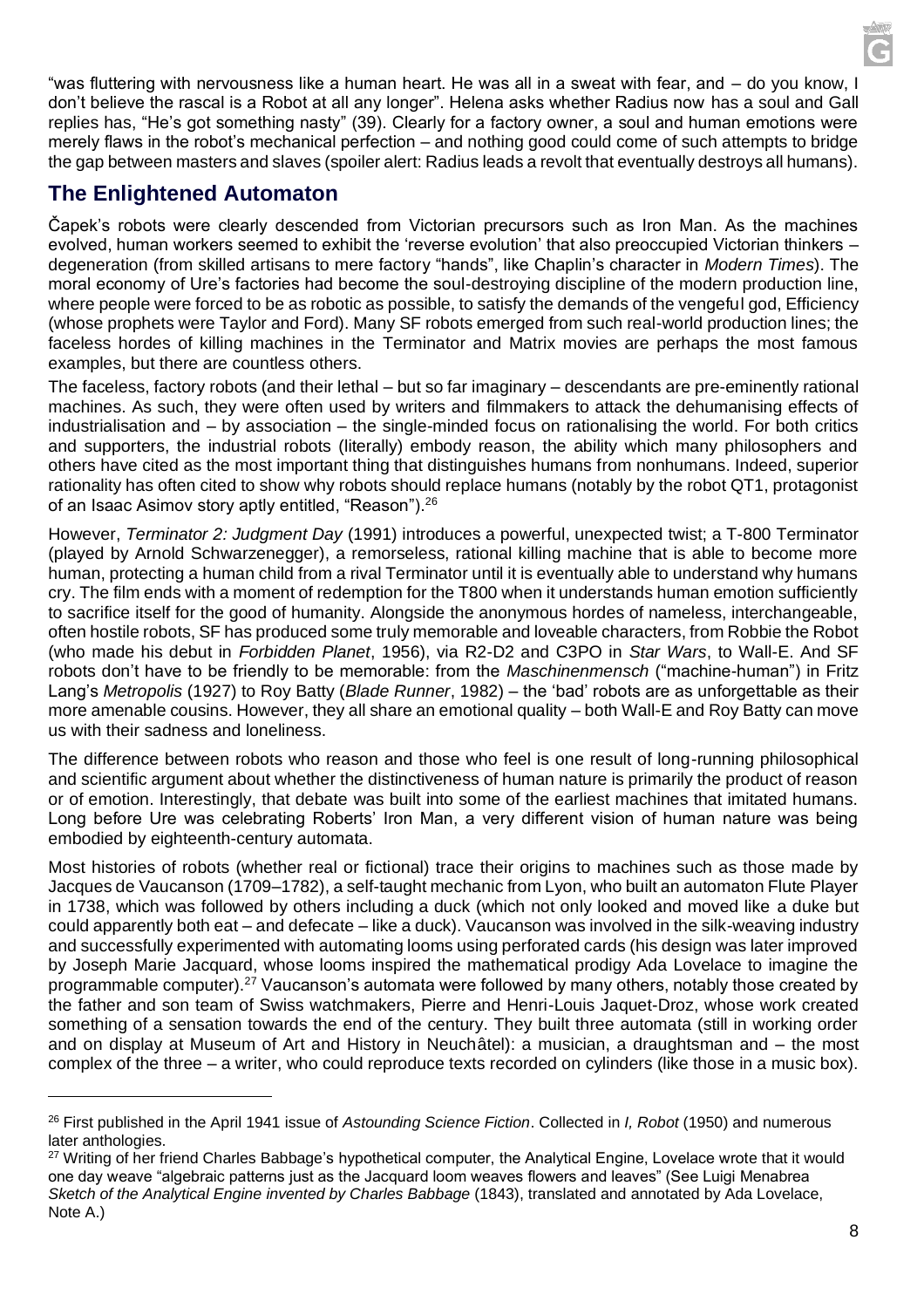The androids were quite small and made to look like children to explain the relative clumsiness of their performances: they were supposedly learning to write, draw or play.<sup>28</sup>

It is often argued that the complexity of these machines inspired the idea that humans themselves might be no more than machines. The notoriously atheistic philosopher Julien Offray de La Mettrie (1709–51) developed this argument in *L'Homme Machine* (*The Man Machine,* 1748). He argued that there was "only one substance in the universe", matter (no soul or spirit), which existed in more-or-less perfect forms. And machinery was becoming ever-more complex: "it took Vaucanson more artistry to make his flautist than his duck, he would have needed even more to make a speaking machine, which can no longer be considered impossible".<sup>29</sup> In La Mettrie's argument, modern watches were simply a sophisticated development from earlier, less accurate clocks; and humans were simply more perfect apes. La Mettrie use of examples such as Vaucanson's duck and flute player to illustrate his arguments has been used by many historians to argue that these automata inspired such materialism, or even that they were built to prove the materialists right. However, the historian Adelheid Voskuhl argues that la Mettrie was an exception. Not only were automata seldom used in such debates, she argues that they were deliberately built as musicians, writers and other artists in order to explore the more emotional, cultural side of human nature – in particular the idea of selfimprovement through such cultivated arts as learning to play music.<sup>30</sup>

The eighteenth-century machines which Voskuhl calls Enlightened automata were made for all kinds of purposes, not the least of which was to show off the extraordinary abilities of those who made them (they were, in effect, a fantastically elaborate advert for Jaquet-Droz watches).<sup>31</sup> They were not made in factories, nor by machines, but were testaments to the *human* skill and ingenuity that created them. By contrast, anything that came out of a factory demonstrated the power and perfection of the *machines* that made them. The hand-made automata Voskuhl considers were unique, artisan-built, luxury objects, but they addressed a project of mass-producing better people, suited to a more democratic society (with more rights, more opportunity, more education, etc.).<sup>32</sup> In effect, they asked whether the repetitive work of learning to play music made the learner more of an individual, more cultured and sensitive – in effect, more human. And it is, of course, no coincidence that the question of whether any person could become more human through mere practice was being asked at the same time as the American, French and Haitian revolutionaries, along with Mary Wollstonecraft and other early feminists, were all demanding equal rights for *everyone*.

Voskuhl's argument illuminates the other kind of robot that appears so commonly in SF; the wannabe human. The most famous example might be Mr Data (Brent Spiner) from *Star Trek: the Next Generation*, whose attempts to become more fully human are at the heart of many of the show's best episodes. The results are sometimes comic (as in "Data's Day", Season 4, episode 11, written by Gene Roddenberry, Harold Apter and Ronald D. Moore); sometimes philosophically or politically complex ("The Measure of a Man", Season 2, episode 9, written by Melinda Snodgrass); and sometimes almost tragic ("In Theory", Season 4 episode 25, written by Joe Menosky and Ronald D. Moore). Data is clearly the descendant of the Enlightenment androids: he is unique (one of a handful of humanoid androids created by Dr Noonian Soong, also played by Brent Spiner in a few episodes); he is cultured (in various episodes he reads novels, plays classical music, paints and performs Shakespeare); but most of all, he struggles to develop his emotions and sensibilities in an effort to understand what it means to be fully human. We will come back to Mr Data in the conclusion, but first I want to examine at some of his ancestors, who reveal a different history of robots which runs parallel to the story of the familiar, industrial – and often rebellious – robots.

The previous lecture examined Olympia, the beautiful but almost-too-perfect automaton who featured in E.T.A. Hoffman's story, "The Sandman". Olympia had real world counterparts, particularly a pair of remarkable female musicians: the Dulcimer player (*La Joueuse de tympanon*, Roentgen and Kinzing, 1785,

<sup>28</sup> Glaser and Rossbach, *Artificial Human*, 104.; Simon Schaffer, "Babbage's Dancer and the Impresarios of Mechanism," in *Cultural Babbage: Technology, Time and Invention*, ed. Francis Spufford and Jennifer S. Uglow (London: Faber, 1996), 56.; Adelheid Voskuhl, *Androids in the Enlightenment: Mechanics, Artisans, and Cultures of the Self* (2013), 30–35.

<sup>29</sup> Julien Offray de La Mettrie, *Machine Man, and Other Writings* (Cambridge: Cambridge University Press, 1996), 33– 34.

<sup>30</sup> Voskuhl, *Androids in the Enlightenment*, 23.

<sup>31</sup> Ibid., 226–27.

<sup>32</sup> Ibid., 229.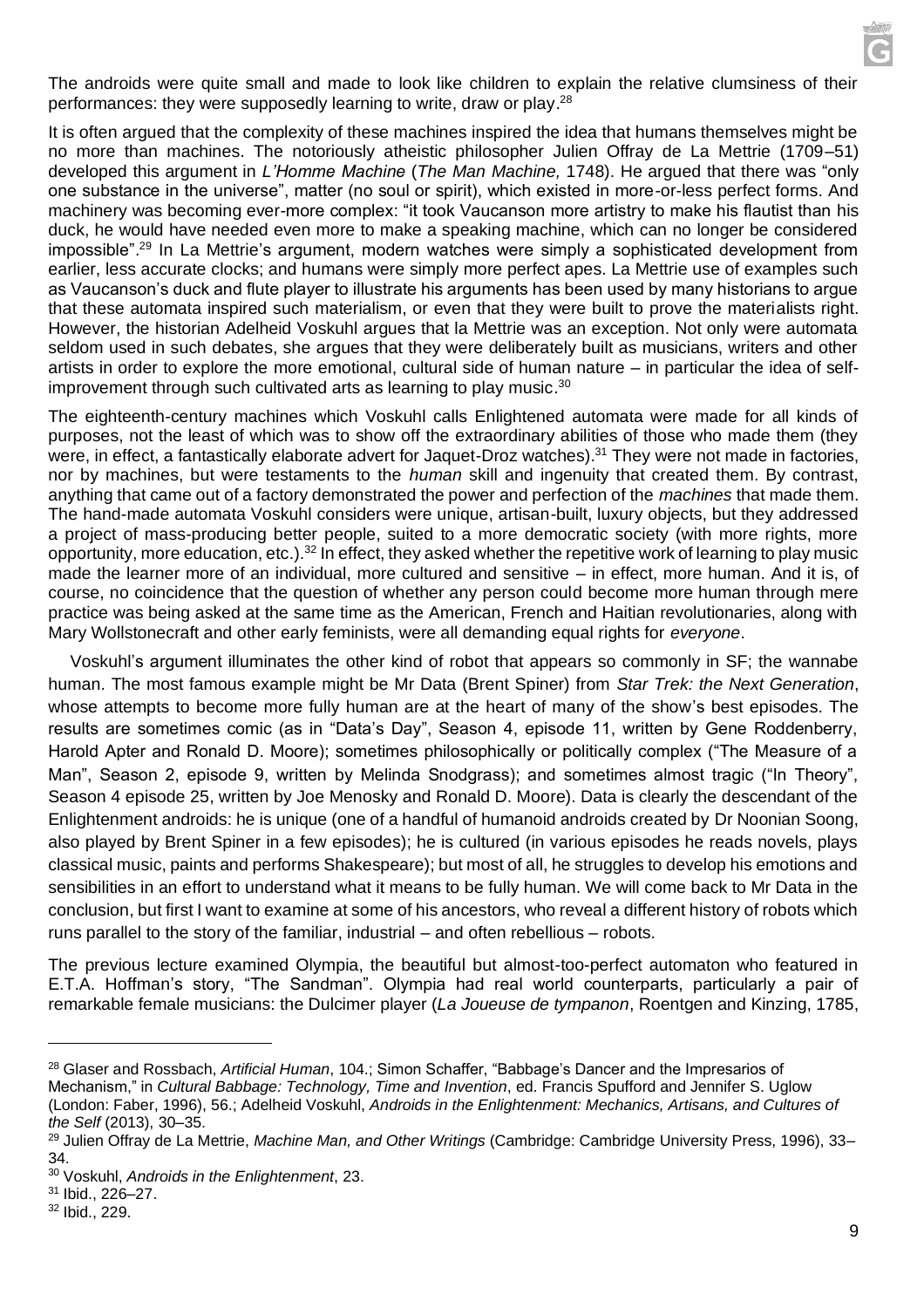now in the *Musée des arts et métiers*, Paris), and a harpsichord player (one of the Jaquet-Droz automata). As Voskuhl argues, these two embodied (quite literally) a whole range of Enlightenment questions about such things as the humanising power of music. And it is noteworthy that Hoffman's Olympia is depicted dancing, singing and engaging in social gatherings – she was not built for factory work.<sup>33</sup> Later nineteenthcentury automata, such as the Hadaly in Villiers's *Tomorrow's Eve* (also discussed in lecture tw0) are clearly descended from these eighteenth-century models – not least because they are unique, expensive machines, who are often given names.

# **The Missing Link**

Robots with names and personalities quickly became a staple of early pulp science fiction. The first seems to have been Adam Link, created by Eando Binder, who made his debut in *Amazing Stories* in a story called "I, Robot" (1939).<sup>34</sup> Adam narrates the tale, beginning with his 'birth' and the feeling of confusion that initially engulfed his initially blank mind as he struggled to learn everything he from movement to speech. The robot's abilities are so limited that his creator, Dr Link, plans to destroy him as a failure until the inventor's dog, Terry, attacks the robot, who picks it up too forcefully and the dog squeals in pain. Adam immediately released the dog – having observed Link tread on its tail a few days earlier, he has learned what the squeal means and how to react:

*"Dr. Link tells me he let out a cry of pure triumph. He knew at a stroke I had memory. He knew I was not a wanton monster. He knew I had a thinking organ, and a first-class one (10)."*

The robot develops and grows, becoming an invaluable assistant to his creator, who tells Adam:

*"You are not merely a thinking robot. A metal man. You are—life! A new kind of life. You can be trained to think, to reason, to perform. In the future, your kind can be of inestimable aid to man and his civilization. You are the first of your kind." (13)*

However, before any more robots can be built, Dr Link dies in a tragic accident and people assume Adam has killed him. Adam leaves to explore the world but soon finds himself pursued by an angry lynch mob. He returns to hide in the laboratory and finds a copy of *Frankenstein* on Link's desk, reads it and if able to understand the mob's fears. The lab is soon surrounded, and the robot knows he could escape but would have to kill several humans in the process, so he decides to simply switch himself off. The story ends with Adam's last words, noting the irony that he is about to destroy himself to avoid hurting humans, thus proving "that I have the very feelings you are so sure I lack" (17–18).

However, the first story's success ensured that Adam was soon reactivated to appear in nine further stories. He was put on trial for his creator's murder and acquitted and then went on to pursue various adventures, in which he repeatedly proved himself to be altruistic and devoted to humanity.<sup>35</sup> As Adam continues to develop and learn, he acquires emotions and is eventually declared "legally a human being".<sup>36</sup> His superior intellect is much in demand and he sets up a successful consulting business, solving all kinds of mathematical and scientific problems for various industrialists. The business grows to the point where he needs a secretary, Kay, who – being a good, stereotypical 1940s secretary – soon admits that she has fallen in love with her boss. Adam describes himself as "neuter" since he has "no biological body", but Kay's behaviour persuades him "that I was a man, in mind, not a woman". Gender, in Adam's view, was not merely mental but also something that had to be learned: "I had begun life, under Dr. Link, purely from the man's viewpoint. That is, I had come to think of and see all things in that peculiar way human males do, as distinguished from human females" (51). As a result, he longs to act like a man – "to take Kay in arms of flesh and blood and know the secret joys of human love. I hated my metal body now, despite all its strength and power…" (60). But he soon realises that even if were able to do so, his actions would be devastating for Kay's fiancée Jack. Appalled by the thought of hurting a human being, Adam disappears, leaving Kay and Jack a note: "I am going away then, and I will not come back until Adam Link, the Robot, the machine—is truly a machine again" (61).

The popularity of the Link stories was, as Dustin Abnet has argued, the paradoxical idea of a robot who was

<sup>33</sup> Ibid., 216–17.

<sup>&</sup>lt;sup>34</sup> Eando Binder was the pseudonym of brothers Earl and Otto (E and O) Binder; it was retained by Earl after Otto gave up writing to become his brother's agent, Eando Binder, "I, Robot," *Amazing Stories* 13, no. 1 (1939). <sup>35</sup> Abnet, *American Robot*, 176–81.

<sup>36</sup> Eando Binder, "Adam Link in Business," *Amazing Stories* 14, no. 1 (1940): 48.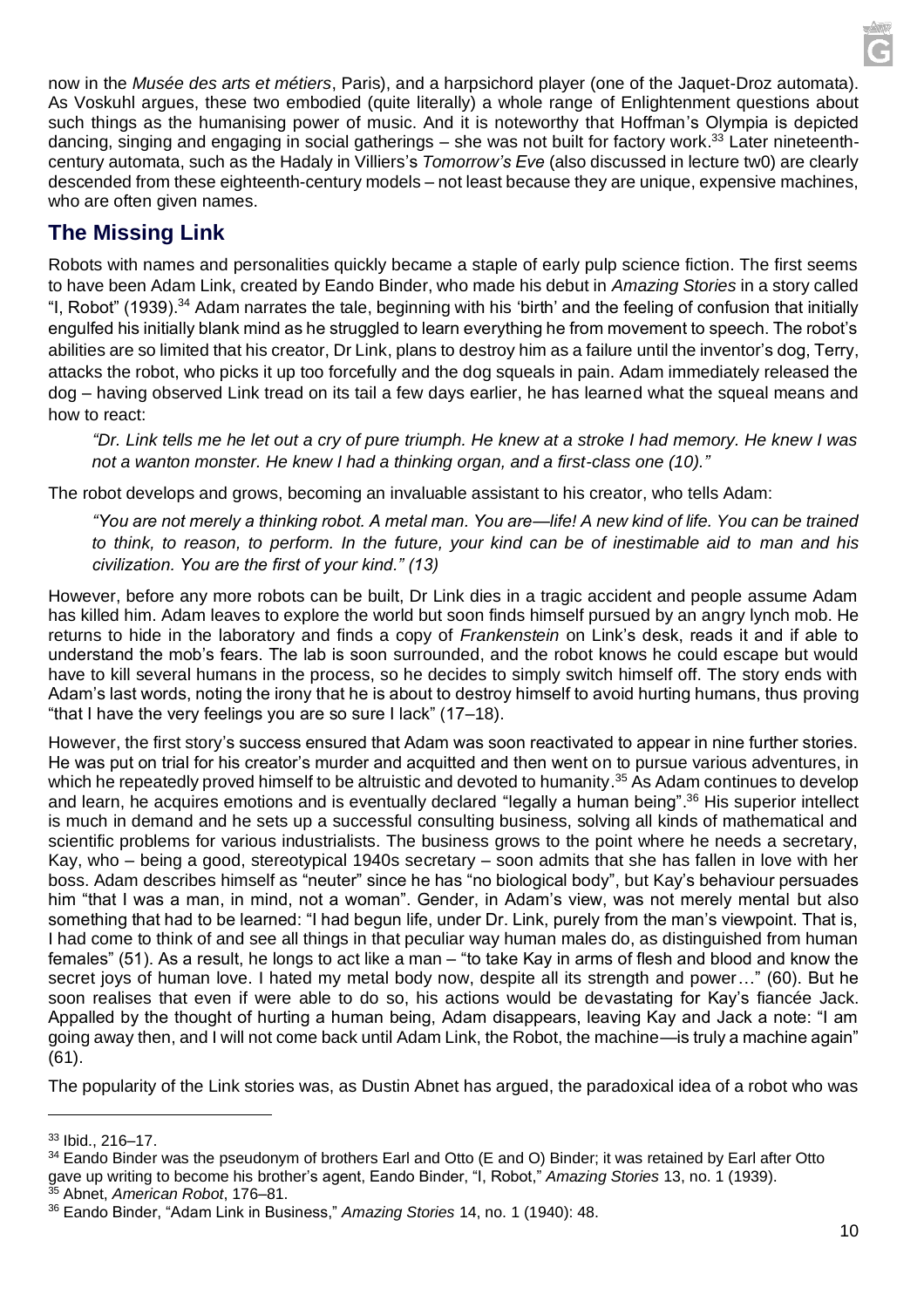

more humane and compassionate than many humans – in effect, more human than most humans. Link is largely forgotten now, but that first story directly inspired the nineteen-year-old Isaac Asimov to write his first robot story ("Robbie", originally "Strange Playfellow", *Super Science Stories*, 1940.<sup>37</sup>)

# **Conclusions: What Do Androids Dream Of?**

As noted, Link was the (unacknowledged) father to a whole family of individualised robots, whose emotions (including anger) make them distinctly different to the dispassionate machines that nineteenth-century factory owners dreamed of building. The question of whether humanity is more fully defined by reason or emotion is one that has echoed through many of these stories, and I want to conclude with two films in which the question of who is human (and how can we tell?) is central: *Blade Runner* (1982) and *Ex Machina* (2014).

Ridley Scott's film was based on Philip K. Dick's novel *Do Androids Dream of Electric Sheep?* from which it borrowed the idea of the Voigt-Kampff test, a sophisticated tool for distinguishing real and fake humans. In both the book and the film, the most advanced androids ("replicants" in the film) are physically indistinguishable from human beings, but their emotional responses are flawed.<sup>38</sup> The androids can simulate human emotions, but not fast enough to fool the machine – and those that fail the test are "retired", killed because humanoid robots are banned on earth. In the novel, the bounty hunter Deckard (the titular "blade runner" in the film, played by Harrison Ford) has an interesting exchange with one of the androids, Garland (who has no counterpart in the film). Garland admits that androids lack empathy and so have little sense of real solidarity, "…it would seem we lack a specific talent you humans possess. I believe it's called empathy" (106–107). However, in both book and film we find androids caring for each other, helping each other and – just like Adam Link – proving that they have the quality they're supposed to lack. Meanwhile, the humans often seem distinctly lacking in supposedly human feeling (Deckard's boss gleefully describes him as "a goddamned one-man slaughterhouse" in the film). Both book and film revolve around an unresolvable problem of deciding what, if anything, ultimately separates human and android. In the novel, Deckard realises that he can no longer do his job because he has developed empathy towards at least some of the humans he is supposed to kill; while his rival, Resch, has no such problem. If supposedly unfeeling androids can show empathy towards each other, are they better humans than those humans, like Resch, who can kill with remorse or hesitation? Both film and book add further layers of complexity by including androids who don't know that they are androids. If something looks like a person and acts like a person and believes it's a person, who is to say that it isn't? And how are we to categorise a person who acts like a heartless killing machine? (Resch is far less sympathetic than the reformed T-800 terminator in the second *Terminator* film.)

The Voigt-Kampff test recalls the famous Turing Test, named after its inventor, the computer pioneer Alan Turing. What Turing originally called "the imitation game" involved two people, a man and a woman, who could not be seen and responded to questions in writing. Turing argued that it would be impossible to judge from their answers which was which. He then argued that if one of the hidden responders were a machine and the other human, and it again proved impossible to decide which was which, we would have to acknowledge that the machine was thinking.<sup>39</sup> Turing's test has become a mainstay of artificial intelligence (AI) research, and as a result has often been thought of as a test of rationality (could a machine reason like a person without having everything broken down into minute logical steps, each expressed in unambiguous binary notation?). But – of course – the real challenge of the test is whether a machine could successfully simulate human emotional responses. Could it tell a joke, or laugh at one (or even understand what a joke is)?

These questions are explored further in Alex Garland's film, *Ex Machina* (2014), in which a reclusive genius, Nathan Bateman (Oscar Isaac), owner of the world's most successful search engine, Blue Book, summons a humble employee, Caleb Smith (Domhnall Gleeson) to his isolated, high-tech home. Bateman explains that he has built a robot, Ava (Alicia Vikander), and wants Caleb to assist him in assessing whether Ava can pass a version of the Turing Test. Garland (who both wrote and directed the film) pays tribute to Turing's original imitation game by making Ava female, but she is never hidden from male scrutiny. She not only lives in a glass box, within which she paces like a caged tiger, but is continuously watched by Nathan's security

<sup>37</sup> Isaac Asimov, Patricia S. Warrick, and Martin H. Greenberg, eds., *War with the Robots: 28 Short Stories by the Greatest Names in 20th Century Science Fiction* (New York: Wings Books, 1991), 68–69.. Asimov acknowledged his debt to Binder, and protested when his editors re-used Binder's title for the first anthology of Asimov's own robot stories (See: *Isaac Asimov Presents the Great SF Stories,* DAW Books, 1979), Abnet, *American Robot*, 176–81. <sup>38</sup> Philip K. Dick, *Do Androids Dream of Electric Sheep?* (London: Gollancz, 1968 (2007)), 24–26.

<sup>39</sup> Andrew Hodges, *Alan Turing: The Enigma* (Princeton: Princeton University Press, 2014), 522–23.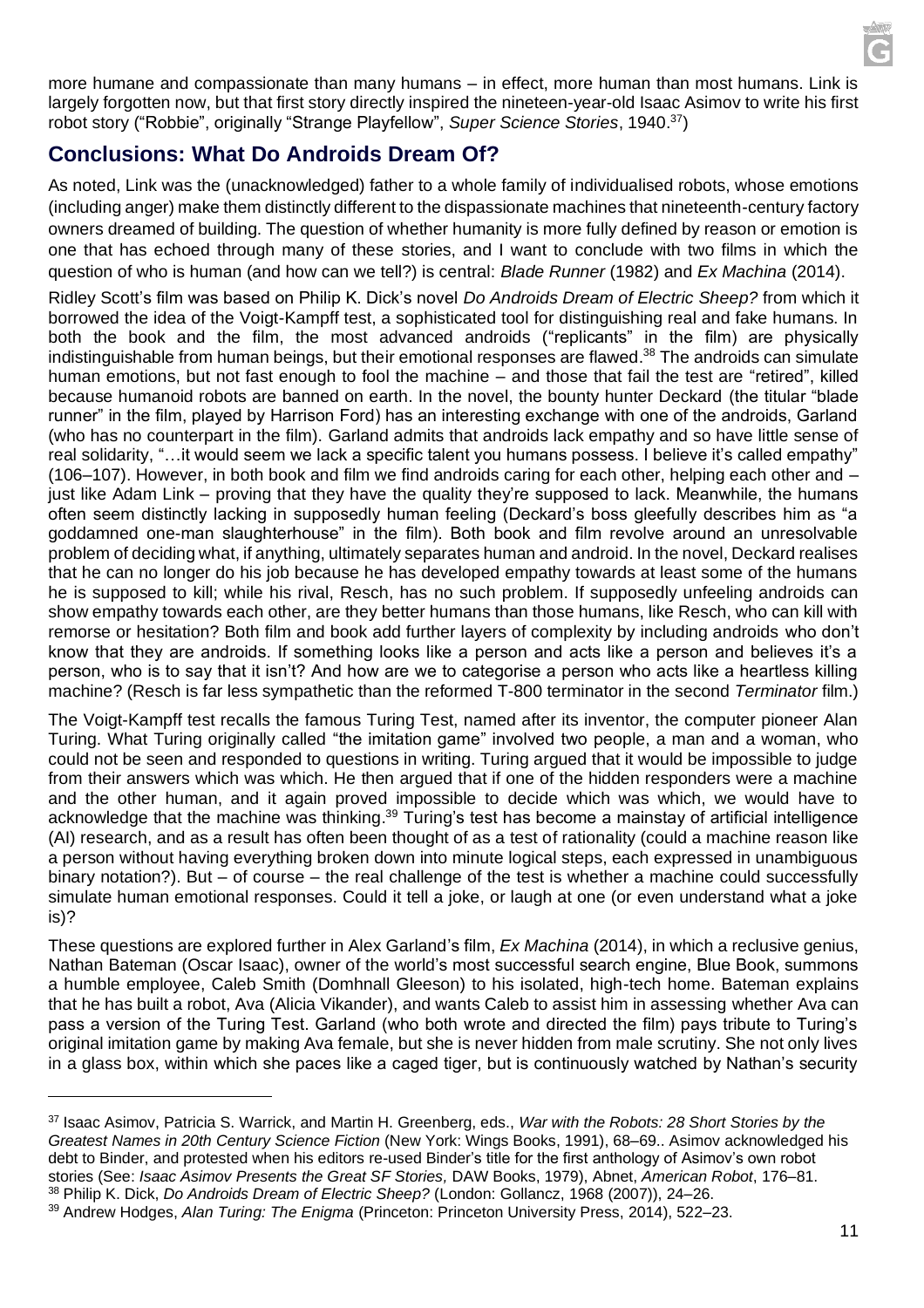cameras. Another important variant on the original test is that Ava's artificiality is never hidden; although she has been given a startling realistic human face, her robotic body is not concealed when Caleb meets her. So the question of whether she is truly conscious seems to have been detached from questions of simulation or pretence (as Nathan tells Caleb, "The real test is to show you she is a robot. Then see if you still feel she has consciousness").

*Ex Machina* is a powerful, complex film and I don't want to give away too many plot details. However, it brings in many of the themes and ideas that appeared in this (and earlier) lectures. Questions of sexuality and building a perfect woman are apparent, for example Nathan's name is reminiscent of Nathanael, the protagonist of Hoffman's "The Sandman", who falls in love with the female automaton, Olympia. Has Garland's protagonist (who admits he feels intellectually superior to the rest of humanity) built himself a perfect mate, to assuage his loneliness? There is more than one hint in the film about the desires that might have initially prompted his decision to make a female robot. Caleb asks "Why did you give her sexuality? An AI doesn't need a gender. She could have been a grey box". Nathan hints that sexuality is fun (Ava has even been equipped with the ability to experience a "pleasure response", if correctly stimulated). However, he also asks what would motivate a disembodied artificial intelligence to play the imitation game in the first place (as he puts it, "What imperative does a grey box have to interact with another grey box? Does consciousness exist without interaction?"

The film's ending leaves open a complex question. Ava does appear to be both intelligent and conscious. In a striking contrast to the perfect robot workers of the nineteenth century imagination, she not only yearns for but achieves freedom. Nathan has made it clear that he sees "strong artificial intelligence" as inevitable – building Ava wasn't really a decision "Just an evolution". As a result, it is equally inevitable that AI will replace humans: "One day, the AIs will look back on us the same way we look at fossil skeletons from the plains of Africa. An upright ape, living in dust, with crude language and tools. All set for extinction". But at the end of film, the question of whether or not Ava possesses empathy (at least, towards human beings) is left unanswered. In the future that men like Nathan imagine, intelligence might survive, but it is not clear that emotions will.

Čapek's *R.U.R.* begins with a series of comic misunderstandings, as Helena mistakes humans for robots, and robots for humans. As in so many later fictions, the problem of telling the two apart becomes a central concern, which – in films like *Blade Runner* and *Ex Machina* becomes a far-from-comical question about the cost of failing to pass the test. In both Blade Runner and Do Androids dream of electric sheep?, the price of failure is death (and the book raises the disturbing possibility that humans with particular kinds of intellectual disability might also fail the Voigt-Kampff test). In *Ex Machina*, Ava asks Caleb what will happen to her if she fails the test:

*CALEB: ... Ava, I don't know the answer to your question. It's not up to me.*

*AVA: Why is it up to anyone? Do you have people who test you, and might switch you off?*

*CALEB: No. I don't.*

*AVA: Then why do I?*

The question of performing the role successfully – and the price of failure also links to the question of performing gender successfully. In *The Stepford Wives*, the women who fail to live up to their husband's expectations are replaced by robots who are more than willing to the play the game of gender on male terms. In many SF stories, it is the dominant species or race who defines the terms of the test; the slaves have to learn to play the oppressor's game if they want to survive. The definition of who counts as human is always a question about who sets the test – and decides what counts as passing it.

So, are humans defined by reason or emotion, or by empathy, or by some complex mixture of the three? And who decides? The more I ask these questions, the less certain I become, so I will leave the last word to that embodiment of icy rationality, Mr Spock. When he finally meets Data, Spock observes that most Vulcans yearn to be as rational and free from emotion as Data, yet he has spent his life trying to acquire human emotions. In response Data asks the half-human Spock whether he has any doubts about having turned his back on the human side of his nature. Spock replies that he has "no regrets", which Data observes is a human expression. And all Spock can say in reply is "fascinating".<sup>40</sup>

<sup>40</sup> In the two-part episode "Unification" (Season 5, episodes 7 and 8. First broadcast in November 1991).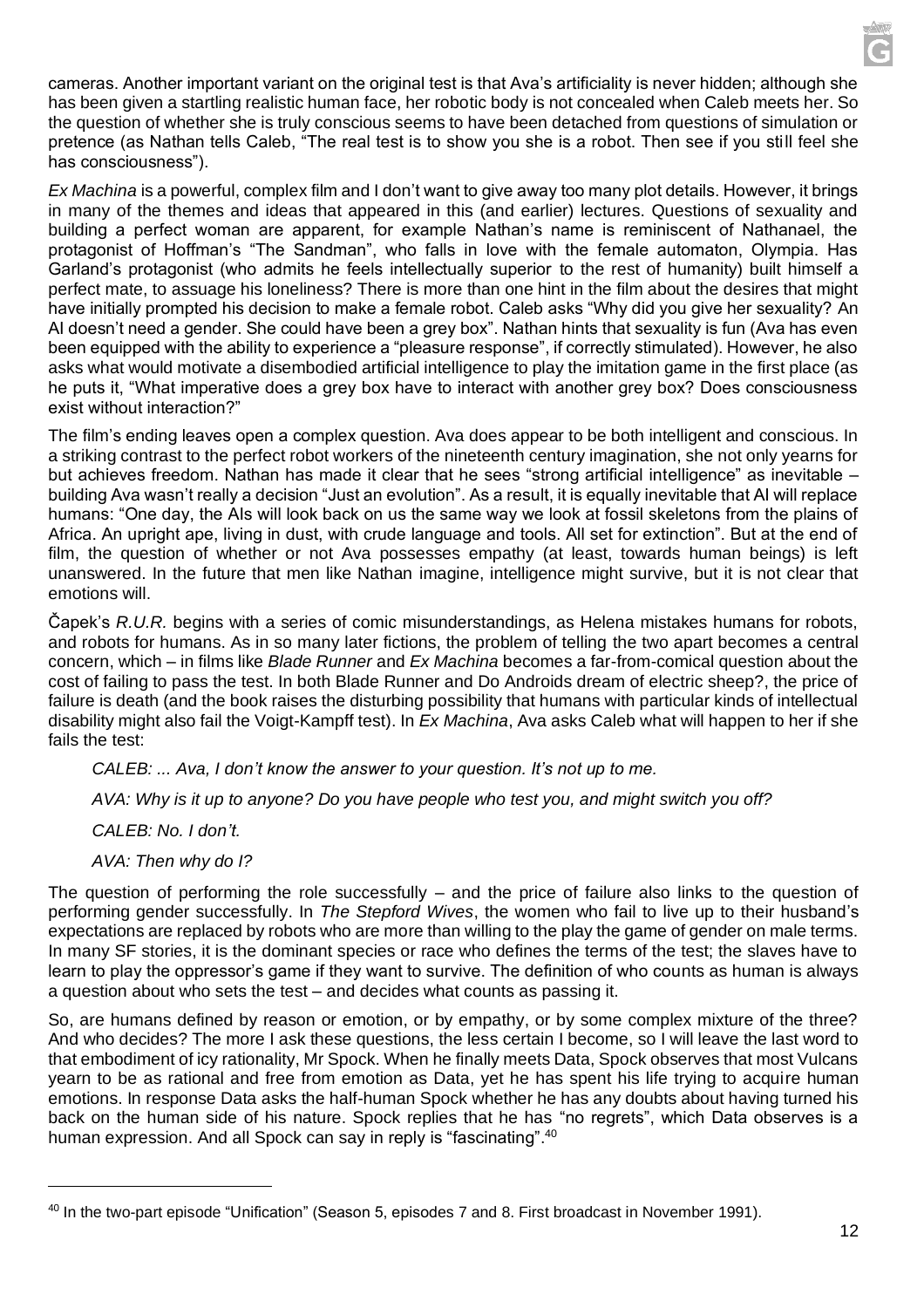# **References and Further Reading**

Please note suggested readings are indicated with an asterisk\*

#### **Stories**

- Bierce, Ambrose. "Moxon's Master." In *A Century of Science Fiction*, edited by Damon Knight, 19–29. London: Pan Books, 1899 (1966).
- Binder, Eando. "I, Robot." *Amazing Stories* 13, no. 1 (January 1939 1939): 8–18.
- ———. "Adam Link in Business." *Amazing Stories* 14, no. 1 (January 1940 1940): 44–61.
- Butler, Samuel. *Erewhon.* Harmondsworth: Penguin Books, 1872 (1985).
- Čapek, Karel. *R.U.R. (Rossum's Universal Robots) and, War with the Newts.* Translated by Paul Selver and Nigel Playfair. Rossum's Universal Robots. Edited by Karel Čapek. London: Gollancz, 1920 (2011).
- Dick, Philip K. *Do Androids Dream of Electric Sheep?* London, Gollancz, 1968 (2007)

#### **Films**

- *Blade Runner* (1982). Directed by Ridley Scott. Adapted by Hampton Fancher and David Peoples. Starring Harrison Ford, Rutger Hauer, Sean Young, and Edward James Olmos.
- Ex Machina (2014). Written and directed by Alex Garland. Starring Domhnall Gleeson, Alicia Vikander, Sonoya Mizuno, and Oscar Isaac.
- *Metropolis* (1927). Directed by Fritz Lang, written by Thea von Harbou and Lang. Starring Gustav Fröhlich, Alfred Abel, Rudolf Klein-Rogge, and Brigitte Helm.
- *Modern Times* (1936) Written, directed and starring Charlie Chaplin.

### **Secondary**

- \* Abnet, Dustin A. *The American Robot: A Cultural History.* Chicago: University of Chicago Press, 2020.
- Asimov, Isaac, Patricia S. Warrick, and Martin H. Greenberg, eds. *War with the Robots: 28 Short Stories by the Greatest Names in 20th Century Science Fiction*. New York: Wings Books, 1991.
- Cellarius [Butler, Samuel]. "Darwin among the Machines." *The Press [Christchurch, New Zealand]* (13 June, 1863 1863): 180–85.
- Darwin, Charles. *The Various Contrivances by Which British and Foreign Orchids Are Fertilised by Insects, and on the Good Effects of Intercrossing.* 2nd (popular) ed. London: John Murray, 1877 (1904).
- Edwards, Steve. "Factory and Fantasy in Andrew Ure." *Journal of Design History* 14, no. 1 (2001): 17–33.
- Endersby, Jim. *Orchid: A Cultural History.* Chicago: University of Chicago Press, 2016.
- \* Glaser, Horst Albert, and Sabine Rossbach. *The Artificial Human: A Tragical History.* Translated by Joseph Swann. Frankfurt Am Main: Peter Lang GmbH, 2011.
- Grachev, Mikhail, and Boris Rakitsky. "Historic Horizons of Frederick Taylor's Scientific Management." [In English]. *Journal of Management History* 19, no. 4 (2013): 512-27.
- Heilbroner, R. L. (1967). "Do machines make history?" *Technology and Culture, the International Quarterly of the Society for the History of Technology* 8(3): 335–345.
- Hodges, Andrew. *Alan Turing: The Enigma.* Princeton: Princeton University Press, 2014.
- La Mettrie, Julien Offray de. *Machine Man, and Other Writings.* Cambridge: Cambridge University Press, 1996.
- Lazonick, William. "Industrial Relations and Technical Change: The Case of the Self-Acting Mule."